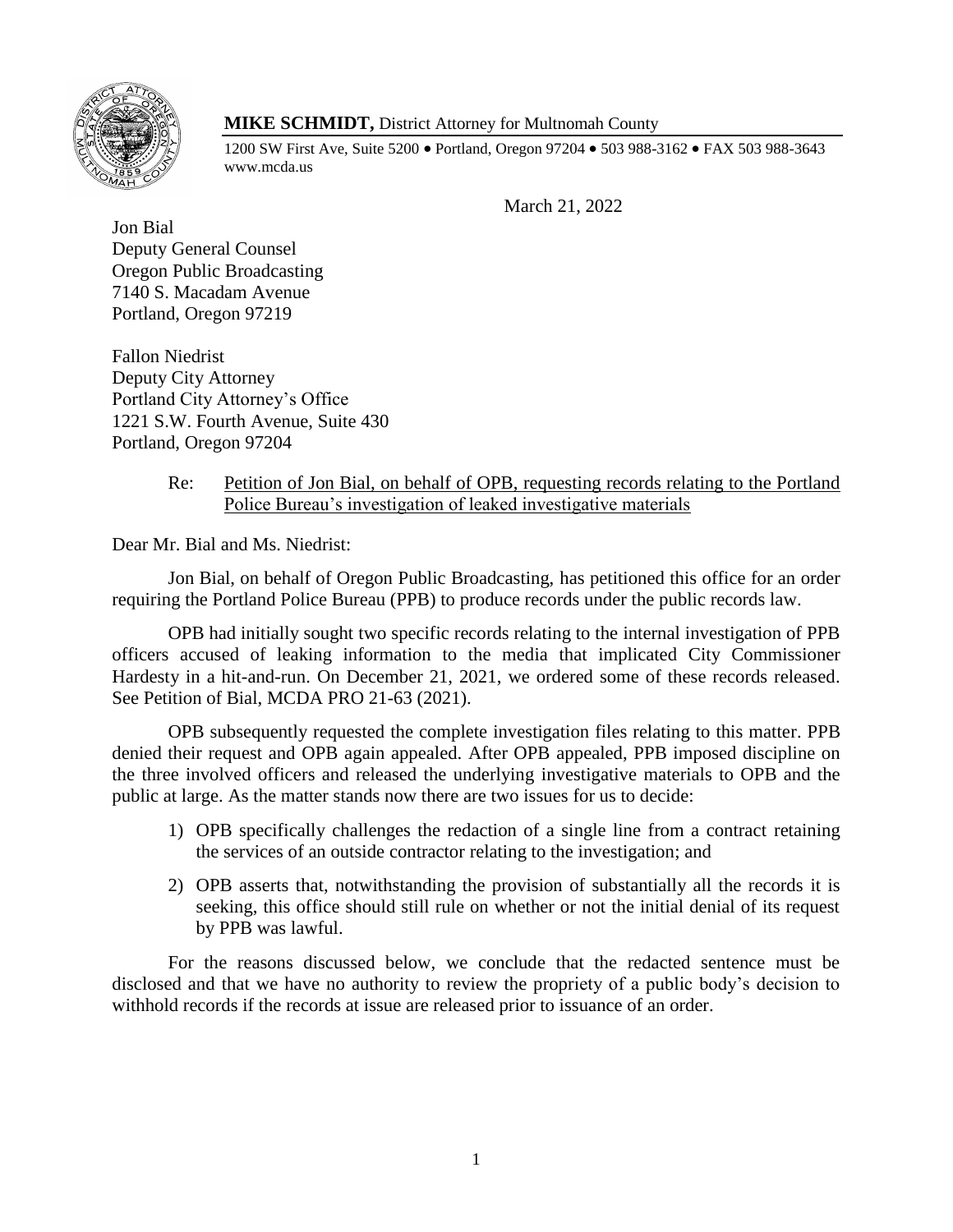### **DISCUSSION**

#### A. Attorney-client privilege – ORS 192.355(9), ORS 40.225

ORS 192.355(9) exempts from disclosure under the public records law:

Public records or information the disclosure of which is prohibited or restricted or otherwise made confidential or privileged under Oregon law.

The attorney-client privilege extends to public agencies, except as expressly provided otherwise by the legislature. *Port of Portland v. Or. Ctr. For Envtl. Health*, 238 Or App 404, 409 (2010). As applied to the public records law by ORS 192.355(9), this creates an unconditional exemption from disclosure.

We need not, however, decide if the redacted line is subject to attorney-client privilege because, even assuming that it is, we find that any privilege has been waived. OEC 511 provides that a privilege is waived if the holder of the privilege "voluntarily discloses […] any significant part of the matter or communication."

The City redacted one line in a contract with an outside consultant from the "scope of work" section. It is fair to infer from context that this sentence addresses the duties the City expects the contractor, Michael Gennaco of the OIR Group, to perform for the City. However, the City has also publicly released a memo from Mr. Gennaco, in which he describes why he was retained and, in much more detail than the redacted sentence, what his involvement in this matter was.

The memo, Bates numbered COP0000123 and freely available on the City's website, states:

On March 12, 2021, the City of Portland engaged this writer, Michael Gennaco of OIR Group, to participate in the internal investigation into this matter.

The memo goes on to recount that Mr. Gennaco participated in all subsequent interviews, questioned involved parties, reviewed documents, provided feedback on additional witness or allegations, participated in regular status meetings, and attended initial stages of the Police Review Board proceedings. In this context, with specific reference to the information contained in the redacted sentence, we find this constitutes a voluntary disclosure of a "significant part of the matter." There is no information contained in the redacted sentence that is not readily discernable from the voluntarily released and publicly available materials.

B. Mootness

Petitioner argues that, the release of records notwithstanding, the City has engaged in a practice of regularly issuing blanket denials of records requests and then walking back denials on select cases when challenged in order to avoid adverse rulings. He urges that this is a situation "capable of repetition, yet evading review" that warrants the issuance of an order.

We have consistently held that we evaluate the circumstances of a public records matter at the time we issue our order, not the time the petition was filed. See, *Petition of Kessler*, MCDA PRO 19-56 (2019). In *Kessler*, we wrote: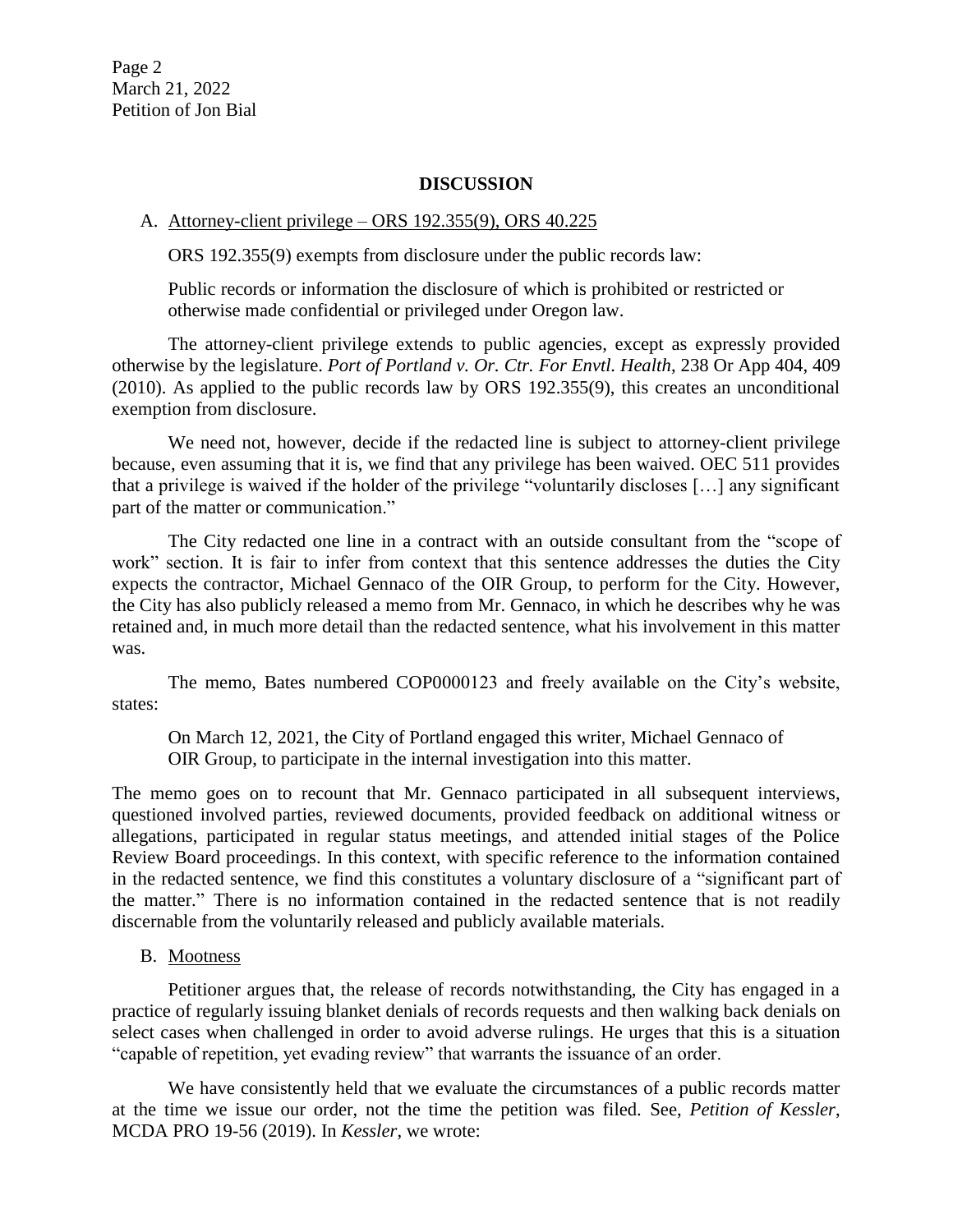Page 3 March 21, 2022 Petition of Jon Bial

> Where, as here, the public body has provided the record at issue between the time of the filing of a petition and our order, we have dismissed such petitions (or the portions of them relating to the disclosed record) as moot. See, for example, *Petition of van der Voo for InvestigateWest*, MCDA PRO 15-12 (2015); *Petition of Kerensa*, MCDA PRO 19-20 (2019); *Petition of Barnes for The Oregonian*, MCDA PRO 17-03 (2017).

> Petitioner disagrees that this petition should be dismissed and requests that we nonetheless order the City to provide the record. He argues that the situation he was in is capable of repetition, yet likely to evade review. Petitioner asserts that the City "has a bad habit of making bogus claims of privilege and then withdrawing those claims only when challenged." [...] [T]his office lacks the inherent authority of a court of law to enter injunctions or grant punitive or declaratory relief. Our only authority to sanction is found in ORS 192.407, and there is no colorable claim in this case that the prerequisites for exercising such authority have been met.

In the present petition, OPB urges that we reconsider this position and argues that ORS 14.175 and ORS 192.407 together grant us the authority to address this situation. This is not an argument that was raised in *Kessler*.

ORS 14.175 grants authority to a court to "issue a judgment on the validity of the challenged act, policy or practice even though the specific act, policy or practice giving rise to the action no longer has a practical effect on the party." Self-evidently, this office is not a court and is invested with no inherent judicial authority. OPB acknowledges this but asserts that ORS 192.407 grants the district attorney identical authority to a court in this particular context.

The section cited, ORS 192.407(2), provides that "the Attorney General, the district attorney and the court have the same authority with respect to petitions under this section as when inspection of a public record is denied." This does not purport to grant identical authority to each named entity. Rather it extends the authority that each is separately granted elsewhere in the public records law and applies it, on the terms it already exists, to the review of a public body's timeliness in responding to a records request.

To read this section as a grant of co-extensive authority in the realm of public records review, would grant the district attorney the authority to review the actions of state agencies (an authority solely vested in the Attorney General) and the courts the ability to review all matters in the first instance (an authority solely vested in the sub-judicial review process absent exceptions not relevant here). We decline to interpret this section to so significantly expand our well-defined statutory authority.

Lastly, ORS 192.407(2) only applies to "petitions under this section," that is ORS 192.407. Even if we assumed that this section did grant us co-extensive authority with the court, that authority would extend only to petitions alleging undue delay, not improper denial of requests as is alleged here.

Because we do not believe that ORS 192.407(2) renders this office the functional equivalent of a court of law, we do not find ORS 14.175 grants us any authority to engage in the review and remedial action requested by OPB. We reject OPB's similar argument under ORS 28.020 for the same reason without further discussion.